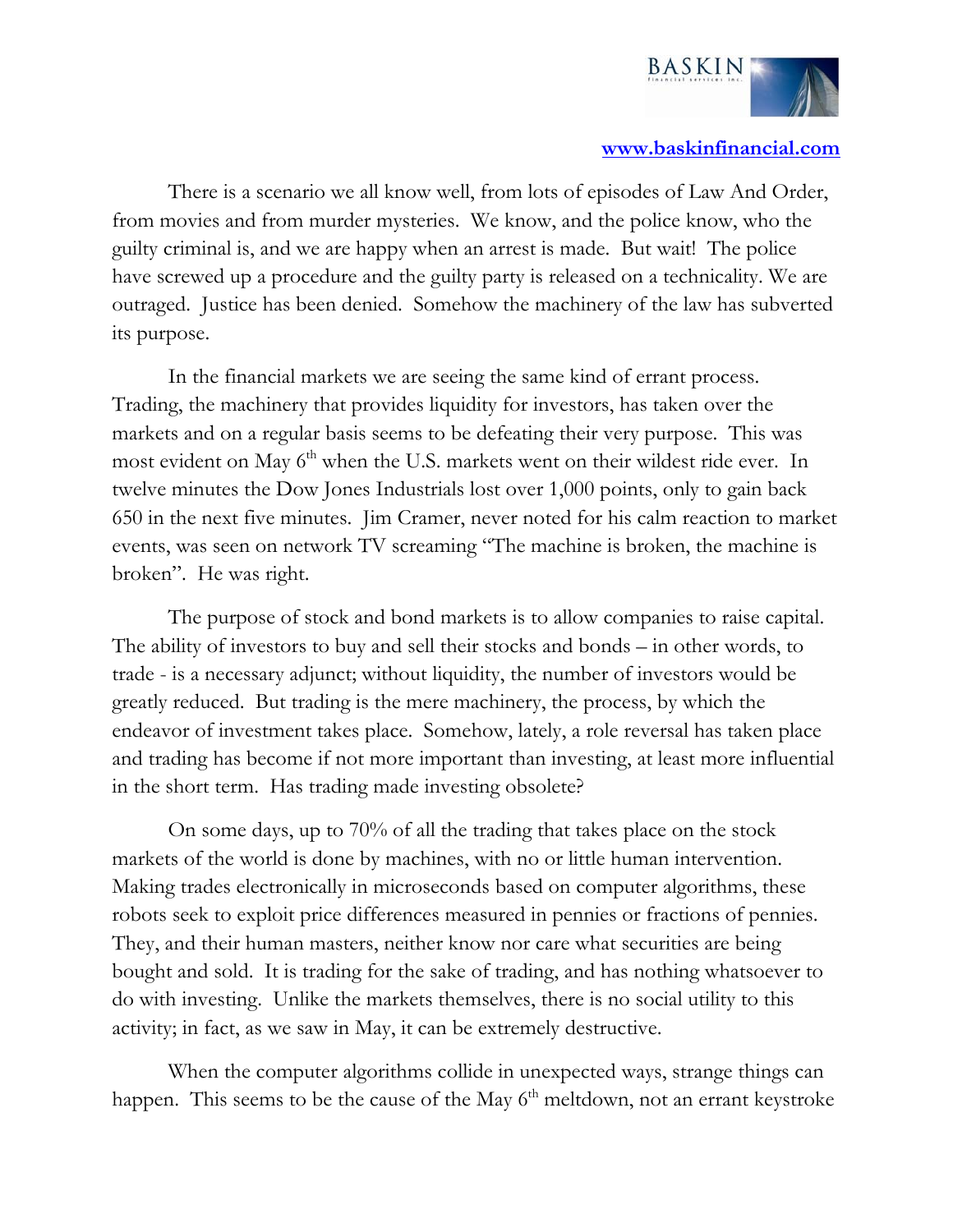

## **www.baskinfinancial.com**

by a human, as was suggested at the time. Stocks were sold off indiscriminately, the good along with the bad. As the machinery overwhelmed the process, the guilty went free while the innocent were punished. Just like on TV; and just as we are when watching a good cops and robbers show, we are outraged.

 Fortunately, in the markets, judgments are rarely final and the court of appeal sits every business day. Stocks that have been sold down too far for reasons having nothing to do with their value as investments rise back over time to appropriate prices. The trading machinery may grind them down for a time, sometimes a long time, but the investment process will almost always build them back up as their true worth is recognized. This is the truth of value investing, a truth in which we place our trust.

 We saw this process acted out over the period of the market decline and recovery from September 2008 to the present time. A stock such as Bank of Nova Scotia fell by as much as 55%, even as its earnings held steady and as other banks failed. Not surprisingly, its value was recognized and the stock now sits at \$49.50, more than double its price of fifteen months ago. Note that it was the price that fell and rose, but not the value. The value never really varied too much, as the market has now recognized.

 Companies have value due to their ability to make profits and pay dividends. Shares of firms that do that will increase in value over time, whatever the traders may say. Prices will vary hour by hour and day by day, but investors recognize that this variability is the cost they must pay for having the ability to exit and enter the market. As Warren Buffet, the great value investor often notes, unlike a trader, nothing compels investors to buy or sell. The daily market price, the number by which the traders live and die, is generally irrelevant to the investor. What matters is the success of the company in making money.

 As we look at our portfolio of companies, we are sometimes amazed by how little the prices reflect the reality. We see firms such as Transcanada Corporation and Fortis which have raised their dividends during the worst recession in seventy years being sold off due to events in Greece. We see other companies like Manulife being